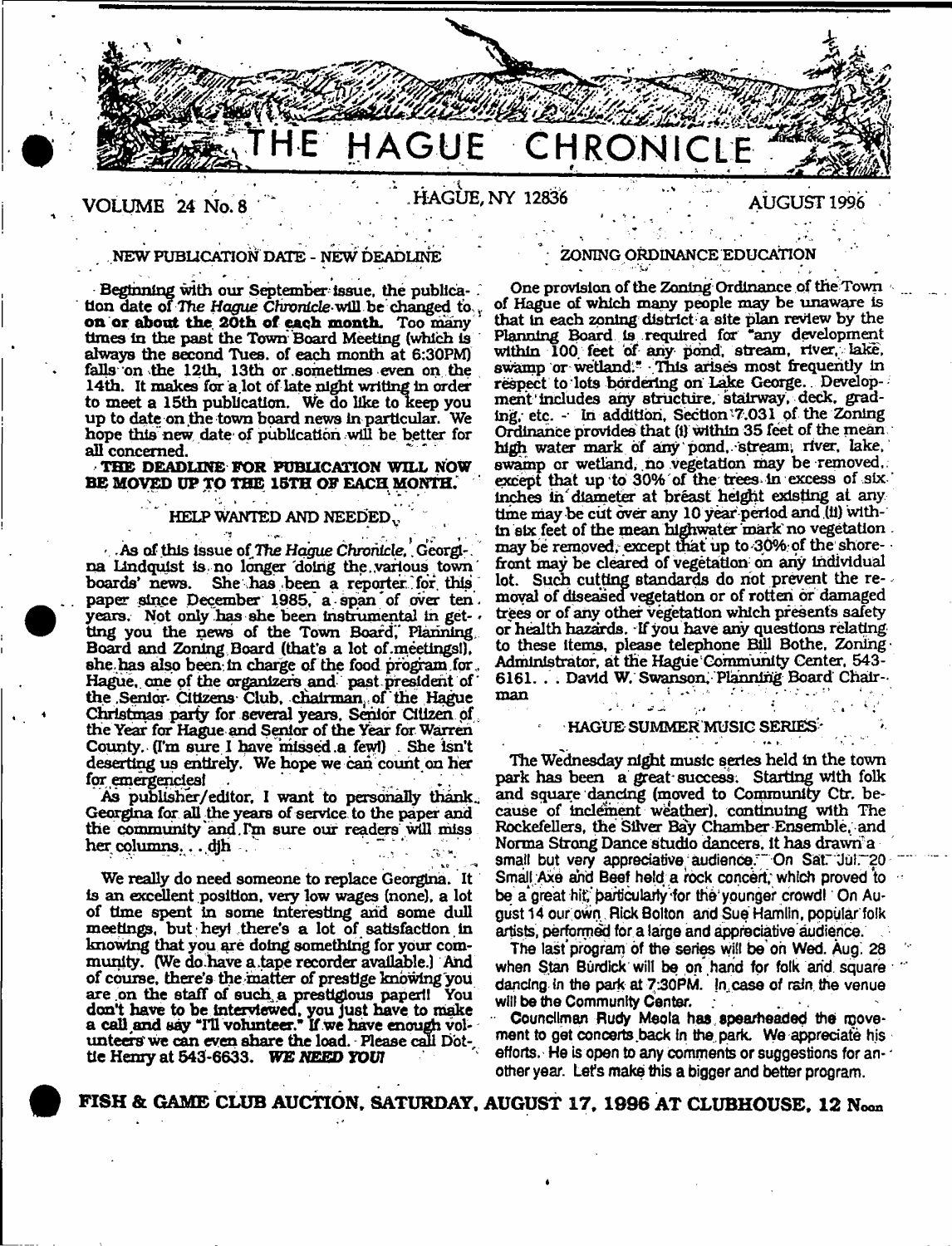-2-

July 24 was the day for the first summer cleanup  $-\mu$ of the area of Route 9N allocated to the Proprty Owners of Silver Bay. Joining the clean-up crew were Ethel Andrus, Nick Bolton, Stan and Cathie Burdick, Hand and Ann .Geils. Ginny Getls, Mac Mac-Dowell, Gerard and Eloise Van Heest, Hildegarde and Dean Wikoff.

The second cleanup will be done In the week following the Aug. 22 meeting of the Property Owsners of Silver Bay at the Community Center at ,7PM. A second cleanup crew will he recruited at that meeting.  $\ldots$  CAB  $\ldots$ 

# SUMMER ART SHOW

The Hancock House, at Moses Ctrole in Ticonderoga. is happy to announce its Summer Art Show! Now open and during the month of August, four area artists will be featured. June Borho, Ticonderoga, will be showing her unique watercolors in the downstairs gallery. Her work has been seen and Is found In collections throughout the northeast.

In the upstairs gallery will appear the works of Bea Frasier, Hague, who Is well known In our area, with her oil paintings in many shows and private homes, with one being voted "Best of Show" In a previous show at Hancock House.

Joan Pulling, Putnam Station, working both in oils and water color, does many beautiful familiar scenes around Ticonderoga.

Alison Sllvestri, now of Ticonderoga. was originally from Lang Island. As owner and operator of a local hair salon, she Is now emerging as a talented artist working in alls.

A special exhibit now on display at Hancock House Is the award-winning Senior Class project done by Ti High School valedictorian. Dan Halpert.

The Hancock House is open from Wed. - Sat. from 10AM to 4PM. It Is always a treat to visit the Hancock House and Its exhibits.

# MOHICAN HOME BUREAU

Are you new to the community or looking for a way to meet people or just looking for a way to spend your time more productively? Come visit the Mohican Home Bureau.

The first meeting of the 1996-97 year will be held on Tues., Sep. 10 at the Hague Community Center at 10AM. Our first project Is a stained glass sweatshirt which will be taught by Millie Stockholm. You'll need 5 to 6 different colors of soft, glitter, fabric paint to create your m ost artistic design. In addition bring your sw eatshirt (In a dark color), a stiff bristle (stenciling) brush and 1/2 Inch wide roll of masking tape and join in on the fun.

So you don't have to rush home, bring along a sandwich. Coffee, tea and dessert will be provided. If you have any questions, call Millie at 543-6004 or Chairman Carol Brown at 543-6403. . . . cwb

#### SBA SUMMER CLEANUP HAGUE HISTORICAL SOCIETY

Our active months begin again on Thurs., Sep 2 with a car trip to Rokeby Museum and then on to the Mt. Independence Museum, both in Vermont. ..Details are not yet finalized and will be announced, in the Sep. Haque Chronicle. the Sep. Hague Chronicle.  $\frac{1}{2}$  .  $\frac{1}{2}$  .  $\frac{1}{2}$  .  $\frac{1}{2}$  .  $\frac{1}{2}$ 

Our special presentation, with Dick Kowell giving his multi-media evening of early post cards on Adirondack transportation, was enjoyed by a number of local historians on July 25. The turnout was remarkably good when it is realized that the height of the Olympic competition was also in progress that night. Dick Kowell gave a technically rewarding showing of the early stage coaches on corduroy roads, steamboats, railroad steam engines and then the early airplanes and their bush pilots.  $\cdot$  Plan for  $\cdot$ Sep.  $26: . . . \text{rm}$ .j . - - \*v"

COMMUNITY CHILD CARE CENTER AT SILVER BAY ASSOCIATION

I *\* m*

*S ' \**

# **OPENING THURSDAY, SEPTEMBER 5- PARENT MEETING AT 6:45PM ON SEP. 5.**

New Program for Preschool Children - Structured<br>preschool classes. Mornings 8:45am to Mornings  $8:45$ am" to 11:30am. \$5 per m orning/ \$20 per week. Bimonthly field trips

General Information - Licensed by New York State, certified staff. Accepting ages 6 weeks to 5 yrs. Accepting ages  $6$  weeks to  $5$  yrs. Monday through Friday - 7AM - 6PM. Full or half days - Sep. through June. First two visits FREE (must call 48 hrs In advance) Scholarships available. Contracted with Essex & Warren County Dept.<br>of Social Services for program recipients. of Social Services for program recipients.

Angela MacAlpine and Renee Swinton will be returning as our lead teachers for 1996-1997 season. Angela is primarily responsible for development arid growth of preschool aged children'and Renee Is primarily responsible for guidance and ^development with the Infant and toddler aged children.

Helen Barton will continue to be director of the program for the 1996-97 season. Please call her for age-appropriate placement or for a personal visit at 543-8833.

**'•\*' The Community Child Care C enter is giving** our community's children the experience and socialisation at these critical developmental stages.<sup>1</sup> **Don't m iss it -C a ll NOW!**

#### HIRING - WORK WITH CHILDREN.

The Community Child Care Center which nurtures Infants to preschool age children has opportunities for qualified substitute teachers. Pending enrollment. we will accept resumes for part and full time positions as teachers and teachers' aids. Please serid'a, resume complete with three references for all posi- $\cdot$ tions Including the substitute list to Helen Barton. Silver Bay Association, Silver Bay, NY 12874.

*I \* '

*May we kiss whom we please And* please *whom we* kiss. \* •' *—Anon '* \* ' *8/96* •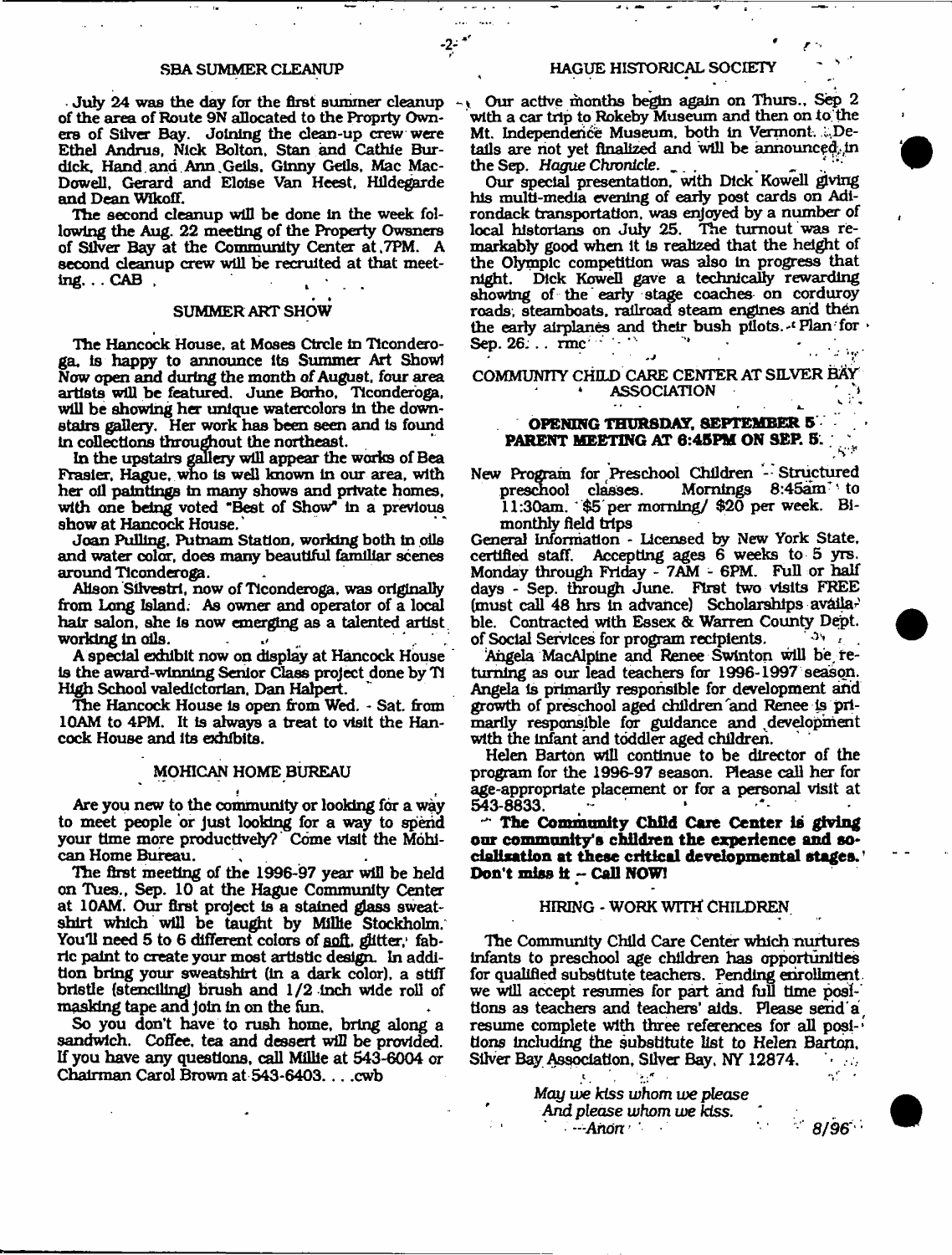# ZONING BOARD OF APPEALS - 7/25/96

 $\mathcal{M} \rightarrow \mathcal{N}$ 

A public hearing was held on July 25 to consider the application of Ward (21-1-21) Variance to Create a New Non-Conforming lot containing 530+ sq. ft of commercial floor space which exceeds the 10,000 sq. ft. limit per 2.9 ac. lot. No letters were received either for or against the project.

At the regular meeting, the matter of Ward  $(21-1-)$ . 21) was the first on the agenda. Mr. Clark made the motion that variance #03-96 be granted, based upon the following findings: The granting of the variance Is not detrim ental to the intent of the ordtnance4 or the surrounding neighborhood due to the preexisting nature of the buildings and use of the property. Motion seconded and all members voted aye. Motion carried. ' - ,

Ody's (61-1-65) VAR # 02-96, Rt. 9N Silver Bay. Hours of operaton amendment.

\*On July 16, 1996 Mr. Charles Ody Jr. submitted written request to place variance aplication on hold until further notice.

\* The m atter pertaining to Use Variance #4 - Compliance with NYS Uniform Bldg. and Fire Code - a compliance certificate has not been provided to the office of the Zoning Administrator as of this date.

The matter pertaining to complaints filed by neighbors indicating that an After Hours Private Club has been established may in fact be an added or additional use which requires a variance by the Zoning Board.

M artin & Lynn Spelman gave the board a list of dates and times of violations and asked they be included in the minutes.

Mr. Neal made a motion that the Zoning Administrator write to Ody's within the next week, warning them of their violations. Approved. \*

The board will request Mr. Bothe, as Enforcement Official of the Town, and as an im partial party to go and witness the violations, so that he can take further action. The hours at Ody's are until 10PM and all must be off the premises by 10:30PM.

There was no other business...  $d$ jh  $\blacksquare$ 

# PLANNING BOARD - 8/1/96

The notice for a public hearing for the Ward proje ct was not able to be published in time for this meeting. The Post Star has changed their policy and now requires two weeks notice. Mr. Bothe will be asked to get our notice to the Post Star as soon as possible so we can have the public hearing on Sept. 5, 1996.

In the absence of a full Board, filling of the positions for Vice Chairman and Clerk was deferred to the next scheduled meeting of the Planning Board. Meeting was adjourned at  $7:30PM$ . ...djh

### TOWN BOARD - 9/13/96

A public hearing was held prior to the regular m eeting regarding the Flood Plain. During the regular meeting. Local Law #1 concerning this was tabled until Sept. meeting since no maps have been received to date.

A moment of silence was held to remember Don Davis, a life-long resident of Hague who died last month. .

Tom James read a letter from the Chamber of Commerce praising the services of Mike Manning and Mitzi Flilare for the work they did for the Hague . Arts Fair. He also thanked the Town Board for their ^•cooperation. The Chamber has presented a check for \$100 to the town for the use of the building and are buying two tables for the use of the town. They also made a contribution to the Fire Dept, and the Beste Fund. *\**

In Committee Reports:

Assessor & Justice - Councilman Meola stated that an Article 7 had been filed by the Cartwrights In Friends Point because they felt they had been overassessed by \$236,915. After speaking with the assessor Mr. Meola recommended that the town have the Cartwright property appraised by an outside appraiser, take those figures and negotiate with the Cartwrights on that basis. The Assessor's committee will sit down with the town attorney to discuss this plan. This would expedite matters. In the matter of the assessment of Bill Morgan, the town board agreed in Its July 23 special meeting to accept the settlement negotiated by the Town Assessor, D. Martucci, Town Attorney, J. McDonald and W. Morgan;s attorney, M. Duffy far Mr. Morgan to be assessed at \$850,000 on parcel 63-1-4 opposed to \$1,057,300. The settlement includes all taxes, but there will be no refunds for 1992, 93, 94 and 95. The settlement on the second property was agreed upon by the board for Morgan to be assessed at \$450,000 on parcel  $61-1-4$  as opposed to \$779,400. with the same conditions.

Buildings & Grounds: Proposals have been received for new carpeting in the reception & secretary's offices and new vinyl flooring In the senior citizens room. Work.will be done right after Labor Day.

Finance: Supervisor Belden has contacted the District Attorney's Office and was advised that the matter of the finances in the former clerk's office are being reviewed and will be ready for publication within a week or two.

Highway. The Highway Dept. was commended on their work at the sand pit. The town got  $2,000$  yds. of cobblestones, 16,000 yds. of sifted sand etc. with a total value of about \$80,000. Supt. of Highways Dave DeLarm thanked the Sabbath Day Pt. residents for putting up with the noise, The. dept, adjusted their working hours there, but It was still noisy.

Sewer: Since a petition for a referendum to vote on • the sewer system has .been filed, a vote on this has been set for Oct. 11 from 12AM - 9PM. Please mark your calendars for this date! Only property owners - in the sewer, district are eligible to vote. If more than one owner Is listed on the deed, each will have a vote.- No absentee ballots will be allowed.

Town Park and Beautification: Highway Dept, has put more sand under the new equipment and the problem of the "pool" under it seems to be solved.

(Cont. on  $p. 4$  Town Board)  $8/96$ 

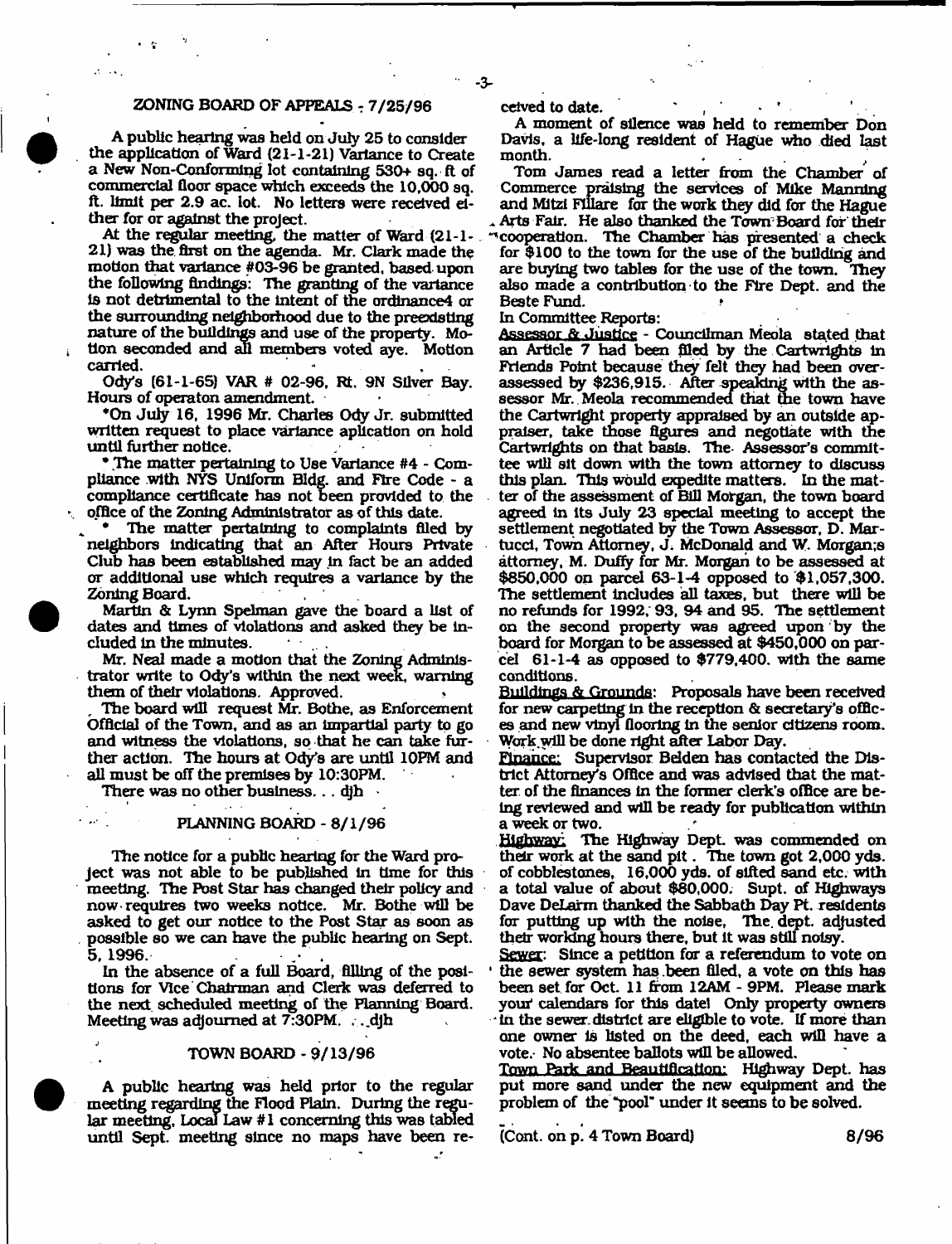#### Town Board (Cont. from page 3)

Transfer Station: The income for the transfer station during July was  $$4,997.75$ . The highway dept. is working on getting all the C&D hauled away. Expect to be finished next week. A letter has been sent to a . resident who left their, trash at the gate when the station was closed. **THIS WILL NOT BE TOLERAT- ED.** New hours for the transfer station beginning **; SEP 11 THROUGH OCT. 31 - 12N - 5PM. CLOSED WEDNESDAYS.**

Youth: The music festival ' Wednesdays in the Park was a great success. A picnic is planned for the youth of the town on Thurs.,Aug. 15 in the park. The Hague Market is generously donating hot dogs and ground round for hamburgers, Blackie Fitzgerald is donating sodas and Rudy Meola, dessert. There were ten students in the second course of the. Boating Safety Course, taught by Marty and Carol Brown.

. The sale of used equipment from the town center netted the town approximately \$300 - plus space!

Letters of resignation from Marg Del Signore and Leaman. Snow, both transfer station employees, were read and accepted with regret. Georgiana May has been appointed to replace Mrs. Del Signore as a part time employee effective Aug. 28.

A public informational meeting on the new 911 system as it applies to Hague, wilt be held on Sep. 10 at 6PM, prior to the regular Town Board meeting.

" '. There are a number of properties in Hague which will be ... going up for auction. The list is in the town office.

A , painting has been presented to the town by Marie , Thorppson,,a resident of Hague. It will be hung in the ^ town center./A note of appreciation has been sent to Mrs. Thompson.

*\**

# *HAGUE ARTS & CRAFTS FAIR*

The 24th annual Hague Arts & Crafts Fair, held Aug 3rd & 4th boasted outstanding weather and at- . tracted hundreds of browsers, who found all sorts of treasures.\* Our new arts fair organizer, Mitzi Flllare brought in over 50 vendors, many of whom had never exhibited in Hague before. She did a great Job of keeping vendors and visitors happy and everything .. running smoothly. Mike Manning, who gave up his .weekend to'help, controlled tbe traffic and kept an eye on the restrooms and air conditioning. A special , thanks to the Fire Dept, for lending tables; including delivery and pickup. . • ;

A dow n'was on hand to tell stories and paint faces for children. She donated her earnings from this part of her exhibit to the Beste Scholarship Fund. This fund was also the beneficiary of proceeds from ; a table serving hot dogs. Mlchlgans, cold drinks and *<* coffee, thanks to Cindy Coon, her niece, and Kate  $\oplus$  Hunter who manned it.

The Chamber of Commerce Is pleased with the Arts Fair's success and consistent reputation for being a well-run show, w hich-brings back vendors each year. The Chamber's primary goal is not so m uch to raise money for the Chamber, but to bring  $\cdot$  to our area an attraction which will bring in visitors and help non-profit clubs to raise money for thefr treasuries. Since the town asked the Cham ber to take over sponsorship of the Fair in the early 1980's, we have been very happy to have their continued cooperation and support with this event. We' look forward to 1997 and the 254TH ANNUAL'HAGUE ARTS AND CRAFTS FAIR.

#### WARREN COUNTY ARTS INITIATIVE

Warren County Is pleased to be a recipient of a \$22,000 grant from the NY5 Council on the Arts. Moneys from this grant will be used to distribute Decentralization funds through the Warren County Arts Initiative Program. Applications are available to notfor-profit organizations and municipalities, based in Warren County and providing arts and cultural programming.

Programming must occur between Jan. 1 and Dec. 31, 1997, and tbe deadline for application Is Oct 11, 1996. Application and guideline packages arfe norw available and will be distributed at each of the four free application seminars to be held in the following locations:

8/27 - 6:30PM - Crandall Library; 8/28 - 4PM, Chestertown Town Hall; 9/5 - 12:15PM, Bolton Landing Town Hall; 9/9 - 4PM Lake George Arts Project, Canada St., Lake George.

- Anyone wishing more Info, should contact the program coordinator, Anne Smoczynski, at 798-1144 or write to Warren County Arts Initiative, c/o LARAC, PO Box 659, Glens Falls, NY 12801.

# LAKE GEORGE PARK COMMISSION

Governor Patakl recently appointed four new members of the Lake George Park Commission. The three new members are E. Wilson Campbell of Bolton Landing, Thomas L. W#ood, Dresden and Bruce E. Young, Hulett's Landing and H. Gordon Burleigh, Tlconderoga reappointed to a third term on the commission.

### DEC HOLDS INFORMATIONAL MEETING IN HAGUE

On Aug. 13 Sandy LeBarron of the DEC chaired a hearing on the buoys at the Rogers Rock Campsite. There were a number of campers there and also home owners from Hague. Each person present was given a chance to express his/her views. The arguments became very heated at times, but Mrs LeBarron was able to keep everything under control. The DEC has had a previous hearing on this matter in April, and though they are not obligated to hold any hearings, they are doing so in order to get all the input that they can. They wifi take these suggestions for consideration. It was noted that Rogers Rock Is the only campsite facility in the state to have moorings. There are 30, which Is 20 less than originally scheduled. A unit management plan Is In the draft stage which will look into the next 5 years. Hearings will be held before it is adopted. One question that was asked was "Where do the monies go?" The user fees: go to a special revenue account to support the campground program ...  $d$ <sub>i</sub>h  $\qquad \qquad 8/96$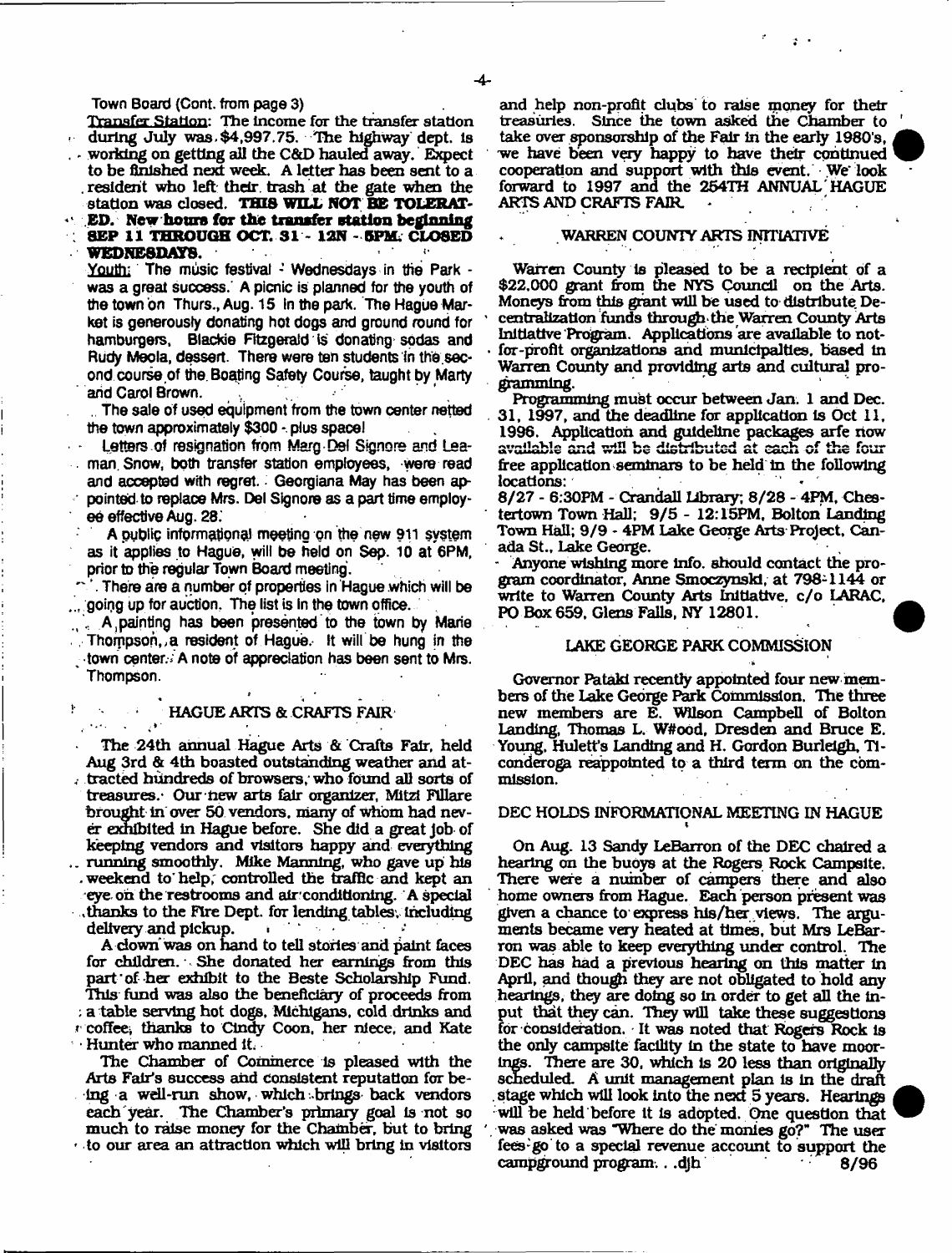#### READINGS BY THE BAY

Silver Bay Association continues Its Readings *by the Bay* Series on August 22 with David Huddle, who has authored three books of poetry, a book of short stores and a collection of short stories, poems and essays. Huddle *is* a professor at the University of Vermont and a faculty member at Bread Loaf School of English.

 $1 - 84$ 

On August 29 Douglas Glover, the author of three story collections and three novels, will be reading from' his works. Glover is on the faculty of the Vermont College Master of Fine Arts In Creative Writing Program. He is the Wrfter-ln-Realdence -for the Writer's Voice offering master level fiction writing workshops at the Silver Bay Assoc, from Aug. 5 through Aug. 31.

The *Readings by* the *Bay Series* is held at Watson Arts Center on the SBA Campus and provides an opportunity to meet authors who are challenging the traditional definition of literary arts. Reception and book signing. Admission \$3.00. 1 *\**

### ROTARY CLUB OF NORTHERN LAKE GEORGE

The newest Rotary Club in all of Northern New York is off to a good start, according to Stan Burdick, president. After its Charter Night in June, the club made plans with its board of directors this week to form committees and set up programs for the balance of the summer and fall.

 $\ddot{\phantom{a}}$ 

Named to four major committees are. these chairmen: Joanne Brown, Program; Stuart Harmon, Ser- $\mathcal{L}_{\mathcal{A}}$ vice;. John Barber, Membership; and David Klsselback. Promotion and Public Relations.

Several service projects have been set up to benefit  $_{\odot}$ , local, regional and national benefit programs. All 35 •newly-installed m embers of the club have been given committee assignments.

The Rotary Club of Northern Lake George is the re-, cipient of a 3x5 flag presented to it by The American Legion Post #1538, Hague. The club is very grateful for this gift. This Is a service of the Legion to the community.

The Rotary Club meets each Tues. at 7:30AM for , breakfast and program. Interested adults may contact Burdick at 543-8824 or Tom James, Sec. at  $543-6924.$ 

#### - HAGUE VOLUNTEER FIRE DEPARTMENT

 $\mathbb{Z} \times$  Our volunteers responded to 5 fire calls in July, with a total of 101 manhours being used.

The ambulance squad was busy too. Ambulance 740 made 12 runs and covered 469 miles; Ambu-- lance 741 741 had 5 runs and racked up 248 miles.

A total of  $195$   $1/2$  manhours were used. The HVFD took part in Ticonderoga's Fourth of , July Parade and returned to Hague with the trophy for the best looking truck. (Why not? All of our  $t_1$  trucks are the BEST looking!)

Angela Swinton. Joyce Monroe, John Brown and Reg Rand have received their Fire Police certificates.

Last month, in expressing thanks to the non-fire department folks who came and helped out at the 4 meals served over the Father's Day Weekend, we ne-... glected to thank John Smith who worked from dewy dawn until the last baked potato was served. My

apologies, John, and our belated thanks' fro all of your hard work.

Joan Belden is raffling off a hand-made afghan; the drawing for the afghan will be Columbus Day weekend. Tickets for this raffle sell for \$1 each, and the funds will be donated to our new building hind.

# **HAGUE SENIOR CITIZENS CLUB**

The Hague Senior Citizens Club will hold its an nual picnic at the Hague Fish and Game Club on Tues, Aug. 27 at noon. To register for this, please call 6543-6161 (Hague Community Center) and then phone Emma Werschky at 543-6883 to let her know what you can provide in the way of edibles. **REGIS-TER BY AUGUST 20TH FOR THIS. ; . ewa**

In last month's Issue we told you about the luncheon boat cruise on the Ethan AUen II out of Burlington. The bus reached its capacity  $(47)$  within a few days. However, there is a waiting list, and a few people who did not sign up in time have decided they would like to go and will drive themselves to Burlington. If you still want to get yourself on the waiting list, or drive yourself, you may do so **BEFORE AU-GUST 20.** The trip Is scheduled for Oct.. 3, leaving here at 9AM from the Community Ctr. The boat holds 500, so there should be no problem! However those traveling by car will be responsible for their<br>own transportation. Each Hague senior will be ex-Each Hague senior will be expected to send their checks for \$10 to cover his/her share of the expenses by September 15. Make checks payable to Dorothy J. Henry, 152A New Hague Road, Hague, NY 12836-9711. If you are registered to go and find that you cannot make it, please call the town center to have your name removed from the list as soon as possible. Those who are going on their own are still expected to pay the \$10 toward lunch and cruise. (Incidently the luncheon menu consists of fresh turkey with gravy, dressing & cranberry sauce, chefs sm ashed potatoes {that's right - smashed), baked acorn squash w ith maple synip, fresh rolls and fresh warmed fruit cobbler). No dinner that  $\mathrm{right}$  ... djh t

**DEADLINE TO REGISTER FOR TRIP -- AUG. 20 DEADLINE TO SEND CHECKS - SEP. 20** (Checks made payable to Dorothy J. Henry

#### HVFD FOOD SALE

The HVFD food sale at the Hague Arts Fair was a sweet success. It netted the Fire Dept over \$350, and we are grateful to those who contributed so generously to our tables of food. We are equally grateful to those who stopped • by and bought our goodies - home grown, home cooked. Estelle, Ethel, Joan and Norma,, who tended the tables and collected the money arc not only thanked but congratulated for their non-stop endurance ....from 7:30 to 4:30! Yup, they're all willing to do it again in '97. ...

HVFD RUMMAGE SALE will end on Labor Day Weekend. Until then, Pat's shop Is open from 10AM-2PM on Mon., Wed., D& Sat. We still have many items, including lots of lovely clothes. This sale Is being held at Pat Swlnton's residence on the New Hague Road.

NO FURTHER DONATIONS WILL BE ACCEPTED.. . ewa  $\mathbf{t} = \mathbf{t} \times \mathbf{t}$  . The set of  $\mathbf{t}$ 

8/96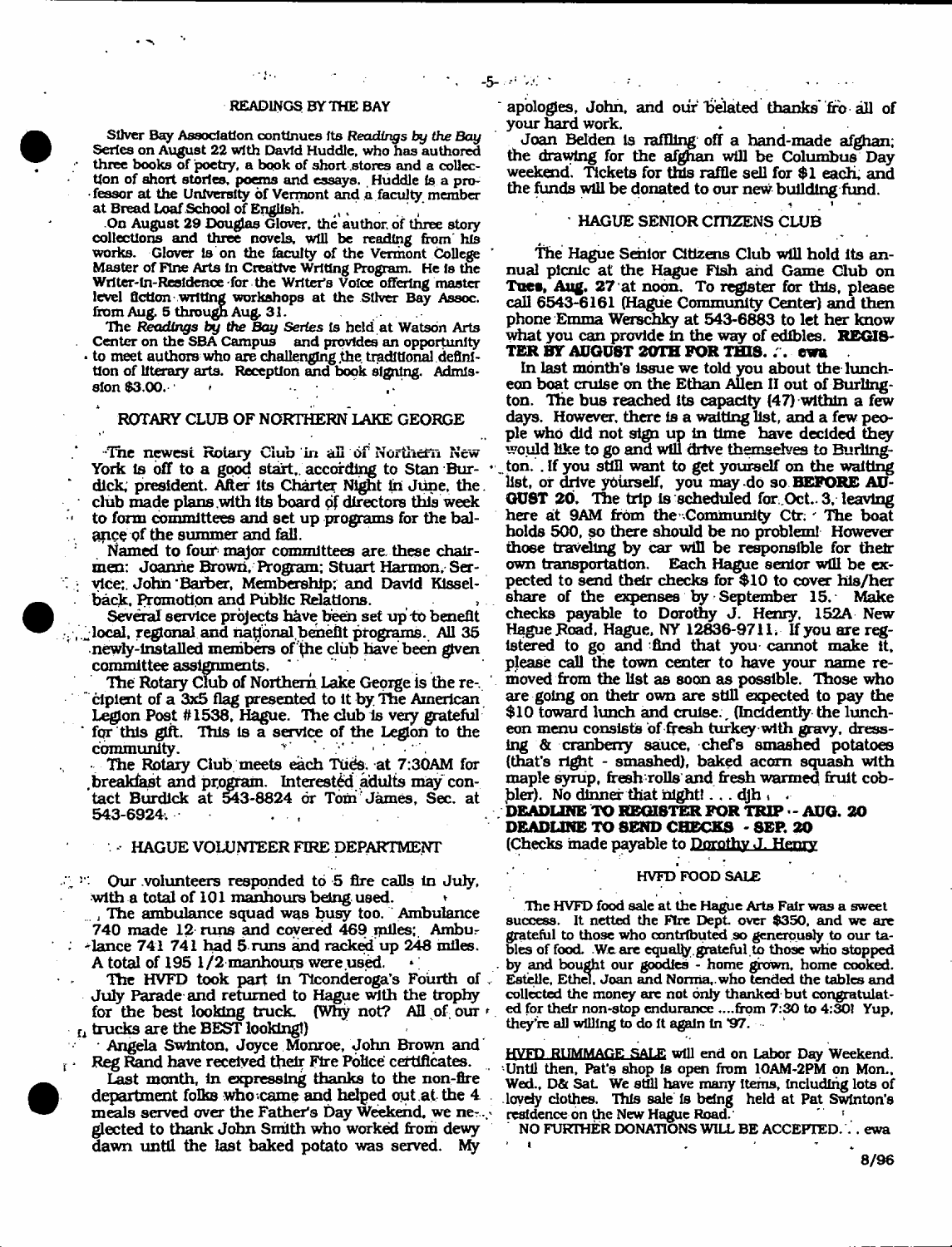# ROTARY<sup>*1*</sup> CLUB OF; NORTHERN LAKE GEORGE grams and materials are also offered. TREATS HAGUE YOUTH TO TRIP TO SEE GIANTS

*anadr*-th o'ruu-bu. *i w* Mo gn Lix el : w unoi- i & B -V -d \* . A . . NATURE NEWS \* 0. 38 avvut  $r$ <sup>t.</sup> r Almost at the crack of dawn (7AMI) on Mon. Jul.<sup>2</sup>  $r$  in  $r$  find it laura Meade  $r$  and  $r$  and  $r$  $f_{\text{max}}$  29,  $\frac{1}{24}$ <sup>\*</sup> local' boys .. and <sup>i</sup>i girls, *i*.accompanied by  $7 \frac{1}{100}$  is the second inter-

ith tines, it i. They d were a trying  $\iota_i$  to ' make the "CUT".  $S^{2i}$  the purpose of the microscope was to study the anis that no **Towering i kicks, screen {passes,'long "bombs" and \*** *\* resided in an anthill in my yard."1 'V 1"* in the w its broken field running were all part of the scene as the <sup>atent</sup> Of course, the best way to study ants is to capture a few, r players worked hard to be.favorably noticed.1 ^ TJ "\* \*■'bring them into the house and place them oh a glass, plate As the events drew to a close our youngsters lined, . under the magnification lens. ^ Nowsenslble ants are

as they left the field to get autographs.<sup>7</sup> All who in sought exape by scattering in an directions. As one can<br>Ly wanted them were successful, Some had eight or  $\pi$  Robert was encouraged to do his research outside. gni nine signatures.'<sup>1</sup>This part of our outing turned out Squeals of delight were heard occasionally near the ant-<br>Figures .<sup>1</sup> to e the highlight for some of our kids. "I soll and the ant--------------------------------w 1 to e the highlight for some of our kids.  $3117 - 207$  hill, when a particular feature was noted, such as "there's  $\sim 37$ . Then it was on to the Golden Arches for linch. I one carrying an egg away from the nest"; Why a 'CJ'j - T hen1 lt was on to 1 the i Golden - Arches for! lunch, i one' carrying, an;egg! away from 1 the nest"; i !Why are so Watching all that exercise seemed to work up an ap- many going to that leaf?"; "What is it like inside the ant  $R$ <sup>r</sup> petite for our young people as vell as the adults.  $\frac{1}{2}$ , hill?', The research project ended when microscope and  $\frac{1}{2}$ ,  $\frac{1}{2}$ ,  $\frac{1}{2}$ ,  $\frac{1}{2}$ ,  $\frac{1}{2}$ ,  $\frac{1}{2}$ ,  $\frac{1}{2}$ ,  $\frac{1}{2}$ ,  $\frac{1}{2}$  $x$ .  $x$ . Rotarians 1 Mark Johnson; 1 Stan Burdick, 1 Chuck  $x$  Robert departed some days later.  $y_1, y_2, y_3, y_4, y_5, y_6$ -UA Fillare and Walter Hartl; along with some parents, i.e., By coincidence, a few months later I happened to be  $\mathbb{R}^n$  provided the outing with transportation and supervired in the expert on ants. Dr. Edward O. Wilson, was being in to the visit of views were used to use the same well and supervisitive to the expert on ants, Dr. Edward O. Wilson, was being in-<br>Isosion. They were unanimous in their opinions that L iterviewed  $\frac{m}{M}$  i My knowledge of which this was a good outing with some great kids.<sup>1</sup>. when squashing a wriggling ant as it dashed across the kitchen **Butlet The sinter J42.7 on** *htw*  $\infty$  on definitions of social exponents. But, as Dr. Wilson squinted at his audience with 0\*3 ;> f ioU w PLANNEDRARENTHOOD 'CJ riv.v, .-^r-'hls one good eye," and modestly told of his many years of plant The Planned <sup>'</sup> Parenthood - Benefit (on *)* Aug.<sup>14</sup> 3 in referred to ants' chemical communication, their obedience<br>N.3 Hague was a huge success with 160 supporters who y to instinct, and how each species has its ow  $\cdot$ '3<sup>1</sup> Hague was a huge success with 160 supporters who  $\times$  c The ped raise \$3,000 for the new Planned Parenthood is inked patterns (including some in Costa Rica that use dis-<br>- **\*\*** helped raise \$3,000 for the new Planned Parenthood is inked patterns (including some in Costa Rica th  $\frac{1}{100}$  Health Center in Ticonderoga.  $\frac{1}{100}$  or  $\frac{1}{100}$  of  $\frac{1}{100}$  and  $\frac{1}{100}$  carded cocoons to make a type of wall paper as a tech-<br> $\frac{1}{100}$  Health Center in Ticonderoga.  $\frac{1}{100}$  or  $\frac{1}{100$  $\sim$  S<sup>-1</sup>  $\sim$  Planned Parenthood Health Services of Northeast-<br>Wilson estimates that between  $1$  and  $10$  million billion er New York has closed its Crown Point health center  $\gamma$  ants are alive at any moment, with all of them weighing toand opened the doors of a new and improved health as gether as much as the totality of human beings. He has rfo center at 109 Lake George Ave in Ticonderoga. \* The concluded that; if ants were to disappear, tens of thou-• $t$ . Ticonderoga Center is 'open Mondays and Tuesdays **of sands of other plant and animal species would also perish**,  $t$ .  $m_{11}$ ,  $m_{22}$  $\sim$  from 8:30AM - 4PM and on Thursdays from 12 noon weakening land systems everywhere.

the move to Ticonderoga was made for two reasons:<br>to provide more comfort and greater accessibility to patients. xi Our location in Crown Point' had a num-  $V'$  THE LOCUST INN GALLERY OF FINE ART her of physical lim itations, explained DeLarm.

. prised at the range of, services now available at during Aug,  $\frac{1}{2}$ Sep, & Oct.  $\frac{1}{2}$  is  $\frac{1}{2}$  in  $\frac{1}{2}$  and  $\frac{1}{2}$  and  $\frac{1}{2}$  and  $\frac{1}{2}$  and  $\frac{1}{2}$  and  $\frac{1}{2}$  and  $\frac{1}{2}$  and  $\frac{1}{2}$  an  $\ldots$  Planned Parenthood." Besides birth control informa-r;  $\ldots$  From August 15. Sept. 15  $\ldots$  The works of George *J*<sup>18</sup>. If you and supplies and pregnancy testing, the health udvan Hook, an American Realist; highlighted in the by, center in Ticonderoga will be providing complete Ob/.  $\epsilon$ -f March 1989 edition of "American Artist". The show<br>for Gyn exams including a Pap smear, breast exam and will display recent "still lifes and landscapes". I A  $_{\rm res}$ -Gyn exams including a Pap, smear, breast exam and will display recent "still lifes and landscapes." I A  $h_{\text{tot}}$  other preventative screenings; testing and treatment  $\sim$  From Sept. 15,  $\sim$  Oct. 15, the gallery will display for. sexuaUy transm itted'Infections','and confidential *i<\t* works by Ruth Ruinneyi1 a Minevfile resident,' who Is

bu vider. for the Prenatal' Care Assistance + Project excellery hours are Thursday through Sunday from  $_{10}$   $_{3}$  (PCAP). enabling staff to offer comprehensive prena-7th  $2 - 5$ PM. 'For more information about these exhibits,  $\frac{1}{2}$  services at no:cost to income qualified women. » » please call Jim Coates, 543-6035.VJ 1 ' 2307 . . . . >

fw. education, services at Planned Parenthood; including y v**POOD DISTRIBUTION - DATES - Aug.: 28, Sep. 10** hormone therapy. A wide variety of educational pro-  $\partial x$  and sep. 24: 1-2PM. issue if  $\pi \omega \approx 0.7$  ,  $\omega \leftrightarrow \infty$ .

,t adults, left the Hague Community Center to visit the J<sub>2</sub><sup>3</sup> <sup>4</sup> In Aug. 1994 when my grandson Robert arrived for a va-IS 29, 324 10020 Doys and Some research with the SUNY in Aug. 1994 when my grandom covert the film a new,<br>L'adults, left the Hague Community Center to visit the SUNY cation at my woodland home, he brought with him a new, ny. We watched as team members (and those aspire is how a new game, or a pet gerbil, or a popcorn maching to be) sweated and groaned through their rou-id but by his new student microscope. I was astonished the student

 $-CL$  up with hundreds of others to intercept the players", "going to tolerate such scrutinyt' So the ants immediately

 $\mu_{\text{S}}$  ant research, I became fascinated with his comments. He

itih to 8PM." Appointments can be made by calling 585-301 in Wilson, a long-time Harvard professor, has written many detection of the many detection of the many detection of the many detection of the many detection of the ric books, including his own autobiography, "Naturalist." According the should. Educator Sheri DeLarm.\*-^ must admit that I bought a copy to send to Robert, but I According the send to Robert.

Members of the Tlconderoga area may be sur-viui. The following exhibitions will be held at Locust Inn HIV testing and counseling for both men and wom- $w_0$  well known and frequently displayed in Warreri & Es-" V ..« « \* - ..\* » .E Ji flft.- sex Counties. T fe w arte'dtapU orea will-show her Sex Counties. The works displayed will show her sex counties. The works displayed will show her older women can now find medical, counseling and  $-$  .  $\sqrt{s}$  or  $\cos \theta$ ,  $\sqrt{s}$ , results etherwise contract  $\sin \theta$ ,  $\sin \theta$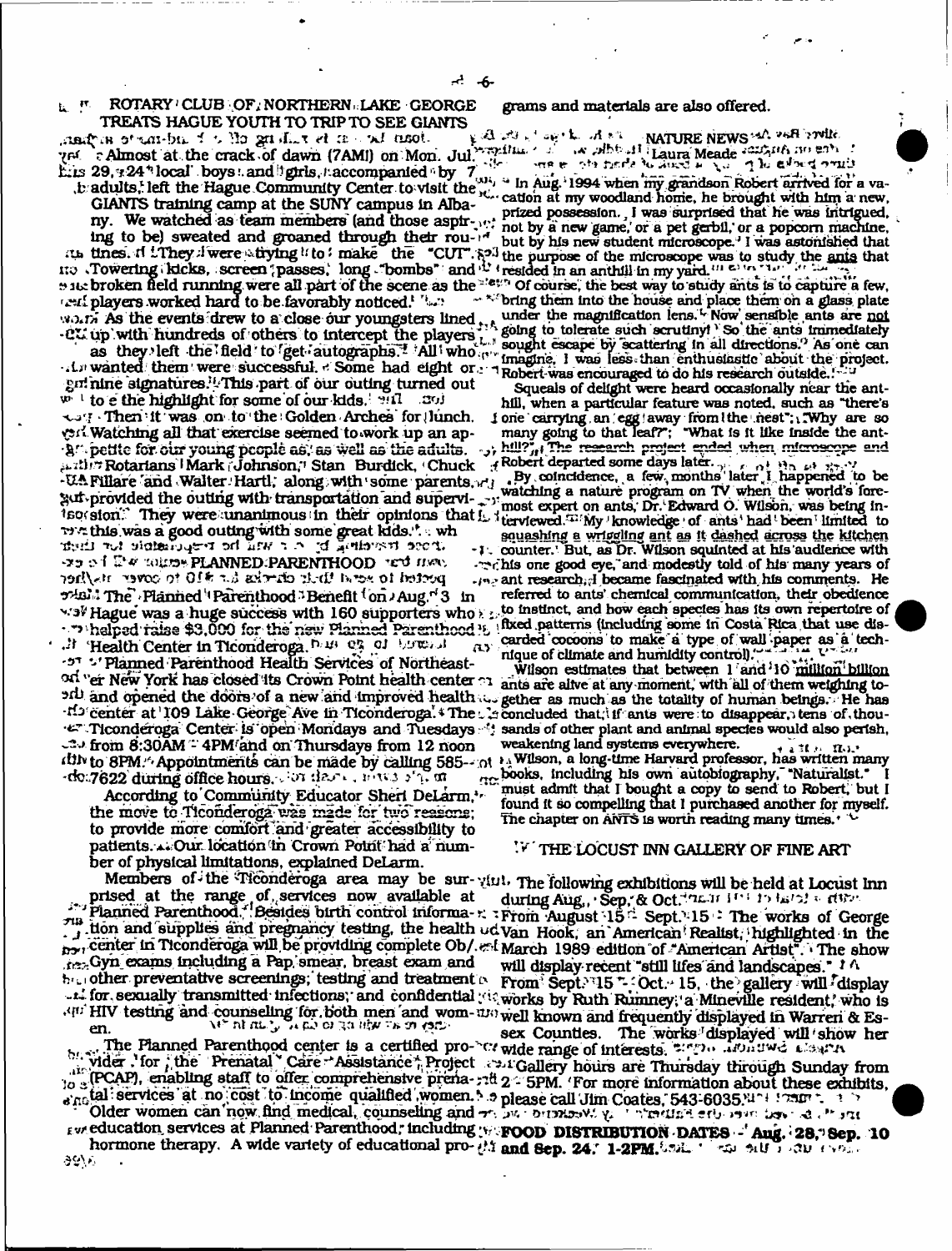

DIED - Donald Davis, 82, a life-long resident of Hague, on July 21 in Albany Med. Ctr. The valedictorian of the class of 1933 of the Hague Central School, Mr. Davis Is survived by four daughters, Kathleen Backus, Ceclle Davia, Pauline Wilson and Theresa Davis and three sons, Stephen, David and Paul. He Is also survived by 8 grandchildren and one great-grandchild.

Congratulations to: BETTY AND CLIFFORD DECK-ER , West Hague Road, on their 67th wedding anniversary on August 21.

# NORTHERN LAKE GEORGE YACHT CLUB HOSTS BI-ANNUAL CHEESEBURGER IN PARADISE REGATTA

On July 23 & 24, Flying Junior sailors from the NLGYC In Hague competed against sailors from die Lake George Club in Lake George, the Mallett's Bay Boat Club In Burlington. VT, the Brown Ledge Camp In Colchester, VT fend the Lake Champlain Yacht Club In Shelburne. VT. '

Jeff Tempelton and Jess Patea from Mallett's Bay placed first; Pat Toner and Crispin Tobey, Hague, second, and Ryan Arthur and Katie Riley, also from Hague, third.

# WARREN COUNTY COUNCIL OF SENIOR OTIZENS

The Warren Council of Sr. Citizens will hold its annual picnic on Sep 4 (rain date, Sep. 5) at Battlefield Park in Lake George. AH seniors In Warren County are invited to this picnic. The food is grilled chicken,com on cob, chips and watermelon, with doughnuts and coffee being provided for early arrivals. Serving Is a 121Noon. The suggested price of the meal is \$3.00, but no one will be refused a meal because of Inability to pay. Andy Pratt, Disc Jockey, will provide the entertainment; he was a great success at last year's picnic; in addition we expect a barbershop quartet to be around. Register for this picnic by phoning 543-6161 [Hague Community Ctr.) by Aug, 21 (we have to know how many chickens to buy and how many ears of corn to pick!) NOTE: PLEASE BRING YOUR OWN DINING UTEN-<br>SILS. TABLECLOTH OR PLACE MATS. PLATES SILS, TABLECLOTH OR PLACE MATS. WILL BE PROVIDED. . ewa

#### SEWER VOTE ON OCT. 12

Mark your calendar now and plan to be in Hague on Oct. 11 - the beginning of the Columbus Day weekend - to cast your vote In the referendum concerning the aewer for Hague. La order to vote you m ust be a property owner In the district as outlined. If there is more than one name on your deed, each person can cast a vote. You do **NOT** have to be a registered voter. Unfortunately we have been told that there cannot be any absentee ballots, so if it is at all possible, plan to be here before 9PM on Friday.

# SAFETY TALK FROM THE HVFD

We are reminding all drivers that many private driveways and several town roads exit on to Rt. 9N with limited visibility, sometimes in both directions, for the driver attempting to enter 9N. Please drive carefully, and be prepared to slow down when a vehicle may enter 9N without seeing an oncoming car. While we are unable to warn the speeding motorist we can set an example when we drive with awareness of this problem, and it Is a problem, not only in Hague, but in all resort area towns.

We also notice that many walkers and joggers are NOT facing traffic when taking their dally constitutional. Please heed this reminder that 2-footed traffic must FACE oncoming vehicles. Bicyclists travel by the same rules as motor vehicle drivers and are urged to use caution when approaching all the intersections and to reduce downhill speeds, . . ewa

#### FLU SHOTS

Flu shots for senior citizens and other residents who have a breathing problem, will be given at the Community Center on October 23 from 1-3PM. Bring Medicaid or Medicaire card. Without one of these cards the fee will be \$5.00.

#### FISH AND GAME CLUB AUCTION

The Hague Fish and Game Club will hold an auction on Sat., Aug. 17 at the clubhouse. Viewing begins at 10AM and bidding at 12 Noon. Auctioneer: Marty Malone. Old and new items, furniture, collectibles, glassware, books, etc. etc. throughout the day. Delivery in immediate area.

### UPCOMING PROGRAMS AT SILVER BAY ASSOC.

#### Autumn in the Adirondacks - Sep 23-26

A Senior Celebration focusing on the Adirondack region surrounding Silver Bay, Its poets and people, historic Fort Ticonderoga, and exploring our natural backyard. Waterrolor Workshop

The Adirondack region of NYS has provided Innumerable subjects for master painter Jon Galluccl. Come and learn from this marvelous teacher during one of the most beautiful times of the year on the shores of Lake George.

# ELDERHOSTELS

Intergen era tional — Aug. 25-30

For grandparents and their grandchildren ages 10-12. Classes Include, Canoeing, Tell Me About When You Were - - Storytelling for Grandparents & Grandchildren and Field Notes: A Nature Sampler.

Double Elder Hostel Sep 15-20

Session I classes Include: 100 Years of Comic Art & How to Do It, Hate Speech - What Limits? and Ancient Mythologies.

Session **il classes include: Revolution in the Champlain**<br>dlev - Intensive at Fort Ticonderoga Valley - Intensive at Fort Ticonderoga .

Double Elder Hostel Oct 6-11

 $\sigma_{\rm{eff}}$ 

Session I Classes include: Late, Great Prophets - Hope in a Chaotic World, Real Poetry for Real People, and American Folk Dance.

Session II classes include: Writing the Adirondacks, Israeli & Arab Conflict In Historical Perspective and Adirondack Watercolor. For more info. call 543-8833. 8/96

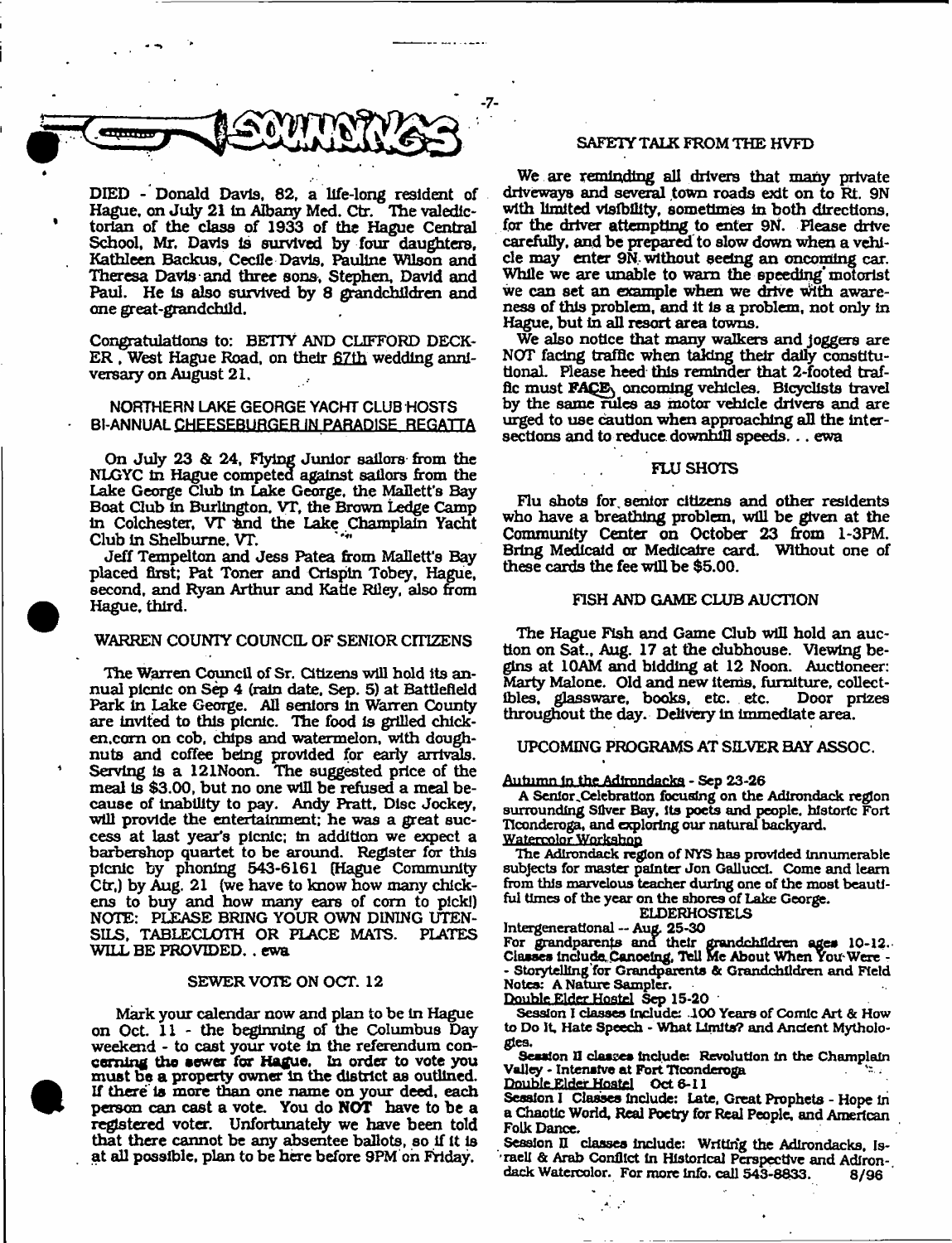#### CALENDAR OF EVENTS FOR AUGUST/SEPTEMBER 1996 i ' . . v 1^- 1 '■ .1 September August  $\begin{bmatrix} 1 & 1 \\ 1 & 1 \end{bmatrix}$  :  $\begin{bmatrix} 1 & 1 \\ 1 & 1 \end{bmatrix}$  :  $\begin{bmatrix} 1 & 1 \\ 1 & 1 \end{bmatrix}$ 2 Hague Hist. Soc. trip to Rokeby Museum (p2) 17 Auction - Fish& GameClub -12Noon (pi) 4 Senior Citizen Bus to Glens Falls 21 - Blood Presssure Clinic -1 - 2PM, Comm. Ctr,  $\sim$   $\sim$ 22 Silver Bay Prop- Owners meeting - 7PM, Comm.Ctr - 5 Warren County Sr. Cit. picnic (p7). 22 Zoning Board - 7FM 6 Planning Board - 7PM , 27 Sr. Git picnic--12N- Pish & Game Clubhouse (p5) 8 GRANDPARENTS' DAY 9 Fire Dept. meeting - 7:30PM at Firehouse \28F ood Distribution - 1-2FM, Tbwn Ctr. 10 Food Distribution - 1-2PM, Town Ctr. 28 Square Dancing in park - 7:30PM. Rain location,<br>... Town Center .Town Center -. . 10 Tbwn Board Meeting - 6:30PM 14 ROSH HASHANAH الوريتين  $\mathcal{A}^{\text{max}}$ *By smiling at those How long would. it take We meet each day* 7b *smile today* , We help to chase *A t someone passing \* Their blues *away. Along theivay? ' '*  $\sim$   $\sim$ *We all have trouble* And, by *so doing That is true. Let them know But, a smile* can *help Your heart is right Us see things through. Then, perhaps they too*  $\rightarrow \mathbb{F}_2$ *So, smlle at those WiU. feel inclined , You. pass each day '*  $\sum_{i=1}^n \sum_{j=1}^n \sum_{j=1}^n$ *To smile* a t you/  $\sim$  4  $\sim$ It *will,give* them ■A *bjl along their way.* **Contract State** 主机动力的  $\mathcal{L}^{(2)}$  .

Ŕ.

Thanks to. Ida Voss for clipping this poem from the Briny Breezes, FI. *Bugle,*

. *\** j: . THE HAGUE CHRONICLE is published on  $\mathbb{R}^3$ . or about the 20h of each month by volunteers  $\ldots$ and supported, by contributions from its readers. Send news items to Publisher Dorothy. Henry, 152A New Hague Rd, Hague, NY- 12836'9711 by the 15th of the..rpooth, and tax deductible contributions to MITZI FILLARE, Box 743, Hague, NY 12836-0748 -

 $\mathbf{I}$   $\mathbf{A}$   $\mathbf{A}$ 

PLAY IT AGAIN SAM

# **REUSE**

The easiest and best solution of alll Simply collect the peanuts from the packages'you receive, then use them over again'in the cartons you ship. (You might also enclose a note encouraging the recipient to folbw suit.) In addition, many packaging service chains will tccept polystyrene peanuts tor euse—some even reward you vith a discount coupon Jncentlvel

ALL THE NEWS THAT FITS WE PRINT **8/96** 

BULK RATE US. POSTAGE PAID PERMIT NO. 3 HAGUE, NY 12836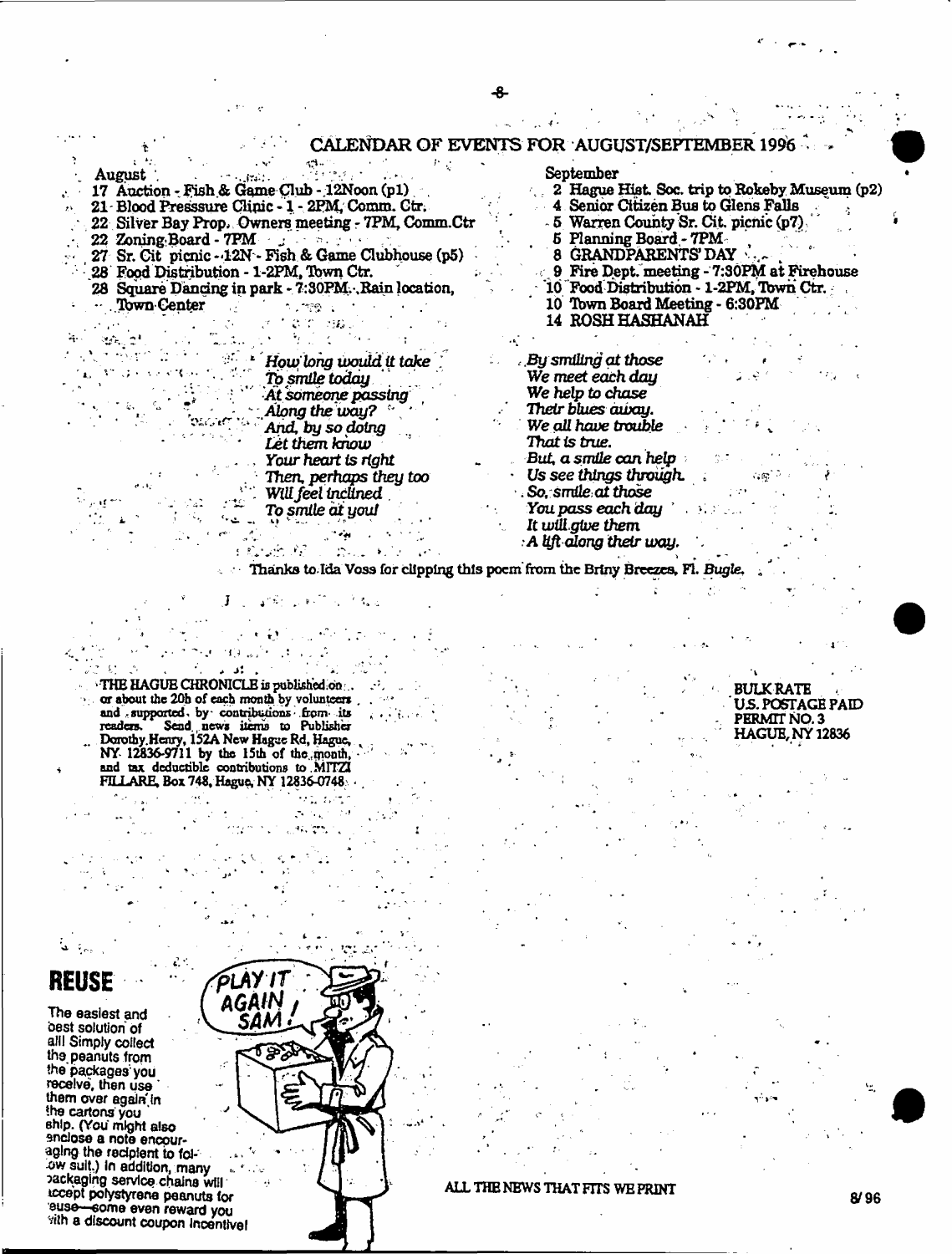The following story is reprinted from the August 1-7 edition of The *Chronicle,* a Glens Falls weekly newspaper, and written by Hague native Ginger Henry, the Lake George editor of *The Chronicle*. The editor of *The Hague Chronicle* thought that most of our readers would be interested in this bit of Hague history.



Lake Champlain might have Champ, and Loch Ness might have Nessie, but the Lake George monster is so much more than just a might-have-been. It Is a known and docum ented fact that, during the summer of 1904, this creature repeatedly surfaced In the waters of northern Lake George in the Town of Hague, wreaking havoc with the tourist trade, frightening honeymooners and reportedly causing at least one man to swear off liquor permanently.

And if reports of his existence in such reputable publications as the New York Evening Sun, the Albany Times Union, Yankee Magazine, Adirondack Life, Popular Mechanics and now the Chronicle are not enough to convince some of the doubting Thomases am ong you, you need only to stop in at the Lake George Historical Association on Canada Street in Lake George Village to see for yourselves the famous sea serpent who has affectionately come to be known . as George.

The story of George dates back to the year 1904, At that time, Hague was the summer home to two prominent New York City residents, Col. William Mann and Harry Watrous, who delighted in cooking up practical jokes. Mann, publisher of the New York scandal sheet, Town Topics (forerunner of The New Yorker magazine), owned a home on Waltonian Island just north of Hague. Watrous, renowned artist and president of the National Academy of Design, lived in a mansion on the mainland, directly opposite Waltonian.

During the summer of George's birth, these two men were engaged in a fierce but friendly competition to see who could catch the season's largest trout. Watrous was waxing ebullient in the knowledge that he was the front runner. But one day, as both men were out in their fishing boats, Watrous noticed Mann reeling in what appeared to be a 30 to 40 pound trout. Not believing his eyes, Watrous maneuvered his boat closer to Mann's. But Mann was evasive. After making sure that Watrous had taken due note of the size of the fish, he began rowing furiously toward his island home. Reports have it that when Watrous called out, demanding to see the catch, Mann shouted back that he could waste no

time in getting this record-breaking fish to a scale before it dried out and lost precious ounces. .

The next time Watrous saw the huge fish was when he visited Mann at his island home a week later. By this time, Mann had had the fish mounted and hung in a place of prominence high on his living room wall. He carefully rearranged the furniture in a manner which made it difficult for visitors to get too close to his prize. But Watrous's sharp eyes quickly determined that there was something fishy — or shall we say non-fishy -- about Mann's trout. Watrous realized that he had been taken -- hook, line and sinker — and that the fish was made of wood!

Although Watrous was a great lover of practical Jokes, he only enjoyed them when he was the perpetrator. Being on the receiving end of such a giant hoax was, as it.were, a completely different kettle of fish. In a fit of injured pride, he spent the next several days concocting his retaliation. In an interview with the Evening Sun in 1934, Watrous, ever the artist, recounted his creation of the monster.

"I got a cedar log and fashioned one end of it into my idea of a sea monster or hippogriff," he told the reporter. "For eyes I Inserted in the sockets of the monster two telegraph pole insulators of green glass...I painted the head in yellow and black stripes, painted the inside of the mouth red and the teeth white, painted two red places for nostrils and painted the ears blue."

Watrous explained how he anchored the monster with a stone out in the bay near his boathouse. With a pulley system which he designed, he could manipulate the monster from his dock. 'We went out in a boat and dropped the stone anchor, sinking the monster out of sight," Watrous recalled. 'Then we rowed back to shore and suddenly let go of the pulley rope, with the result that the cedar log, because of its buoyancy, jumped out of the water for almost its entire length,"

Watrous admitted that even he was a bit frightened the first time he saw the monster surface. 'The rope being twisted going through the pulley gave the head of the monster a sort of twisting motion so that it appeared to be looking from side to side, and occasionally turned entirely around as if to survey the scenery from all angles," he said.

Mann, who was in New York City during this design and testing stage, returned to Hague shortly thereafter. Twilight was falling as Watrous lay in wait on the shore, watching Mann climb into his boat with several houseguests whom he had brought up from the city.

"I watched as the launch approached." Watrous told the Evening Sun reporter, "and just as it was about ten feet away from my trap I released the monster. It came up nobly, the head shaking as tf to rid itself of water, and I will say that ... it was a very menacing spectacle."

So menacing, in fact, that Mann and his passengers lost their wits, according to Watrous: "Mr. Davies, who liad a rather high-pitched voice uttered a scream that must have been heard as far away as Burlington, Vermont. Mrs. Bates, a very intrepid (Continued on reverse side)